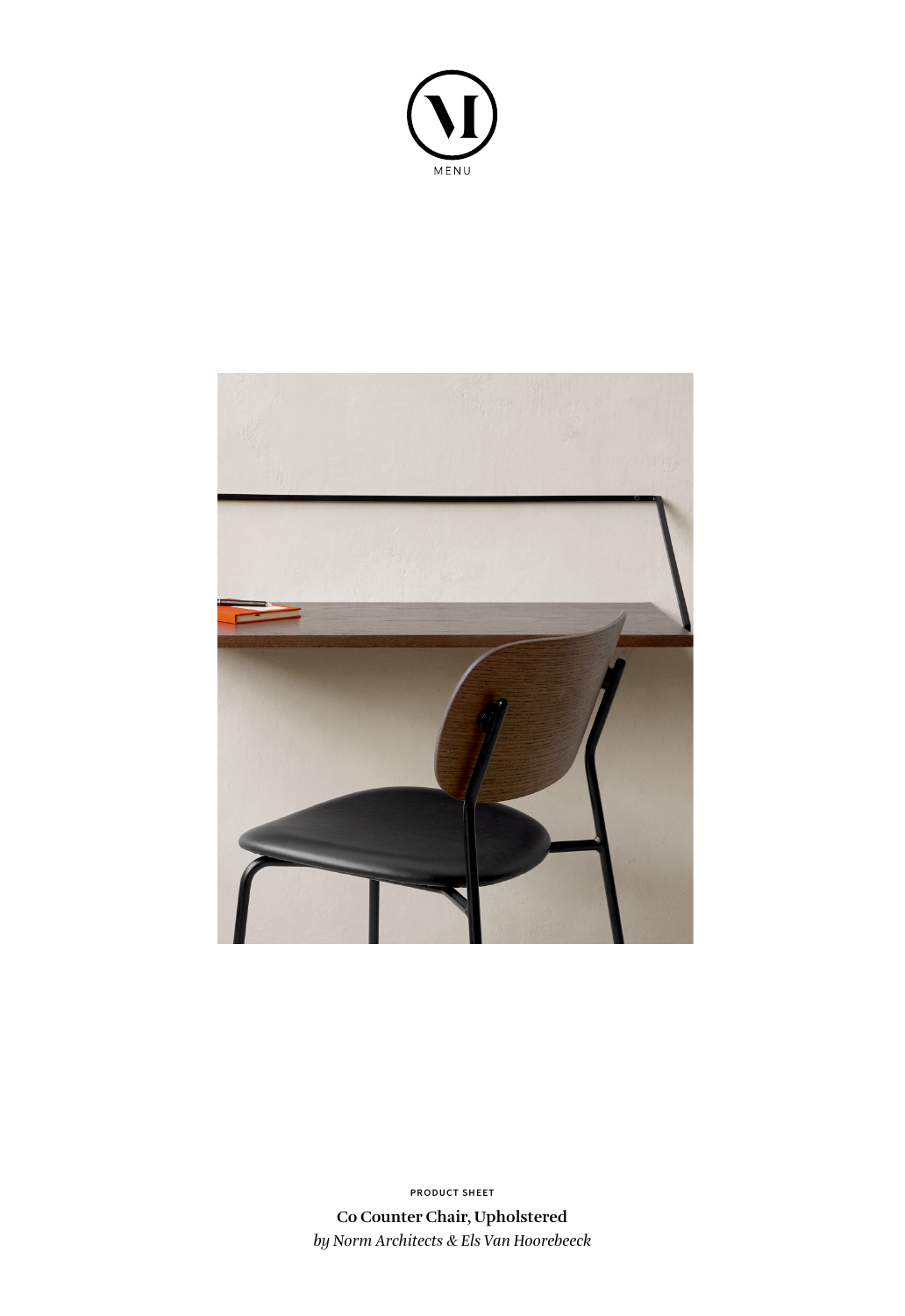l oak tained oak bak

Distinguished by its wide back, generous seat and slender frame, the Co Counter Chair is equal parts comfortable and elegant. Conceived in collaboration with Norm Architects and Els Van Hoorebeeck, the elevated design features a footrest for additional support as you sit.



**Seat with upholstery** endent upon selected upholstery

RAL 9005)

Beech core plywood with oak veneer, black painted/ dark stained/natural finish, with PU lacque

| <b>TECHNICAL SPECIFICATIONS</b>                 |                     |
|-------------------------------------------------|---------------------|
| <b>PRODUCT TYPE</b>                             | <b>COLOUR</b>       |
| Counter chair                                   |                     |
|                                                 | <b>Backrest</b>     |
|                                                 | Natural oc          |
| COLLI                                           | Dark stain          |
| 1                                               | Black oak           |
|                                                 | Seat with           |
| <b>ENVIRONMENT</b>                              | Dependen            |
| Indoor                                          |                     |
|                                                 | Base                |
|                                                 | Black (RAL          |
| <b>DIMENSIONS</b>                               |                     |
| H: 94,5 cm / 37,2"                              |                     |
| SH: 68,5 cm / 26,97"                            | <b>GLOSS</b>        |
| W: 49,4 cm / 19,45"                             | Gloss <sub>20</sub> |
| D: 48,2 cm / 18,98"                             |                     |
|                                                 | MATERIA             |
| <b>PRODUCTION PROCESS</b>                       |                     |
| Veneered seat and backrest are made from curved | <b>Backrest</b>     |

Veneered seat and backrest are made from curved plywood. CNC cut to shape parts. The core is made of beech veneer with an outer layer of oak veneer. Upholstered seat and backrest are made with an inner shell of birch plywood. The base is made of bent, welded powder coated steel tubes.

**MATERIALS & MAINTENANCE** Please see page 940 for materials, care and maintenance instructions.





### **M AT E R I A LS**

### **Seat with upholstery**

Veneer, CAL117 foam (20mm 45N / 40 kg and 10mm 32N / 40 kg), upholstery

**Base**



Powder coated steel

**W E I G H T**  6,5 kg / 14,3 lb

**TEST** N / A

**C E RT I F I CAT I O N S** N / A

**PACKAGING TYPE** Brown box

**PACKAGING MEASUREMENTS (H x W x D)** 102 cm x 56 cm x 56 cm / 40,16" x 22,05" x 22,05"

# Co Counter Chair, Upholstered<br>
BY NORM ARCHITECTS & ELS VAN HOOREBEECK<br>
BY NORM ARCHITECTS & ELS VAN HOOREBEECK

**BY NORM ARCHITECTS & ELS VAN HOOREBEECK BY NORM ARCHITECTS & ELS VAN HOOREBEECK**

 $\overline{\phantom{a}}$ 

## **STEEL BASE**



BLACK POWDER COATED STEEL

## **SPEC OPTIONS**

# **PRODUCT OPTIONS BACKREST** N AT URAL OAK DARK STAINED OAK BLACK OAK WITH UPHOLSTERY **S E AT**

Available in fabrics from our upholstery programme. Standard lead times apply. Custom upholstery available upon request. For further information please refer to MENU upholstery programme.

SW: 41,2 cm / 16,2"

FH: 21,6 cm / 8,5"